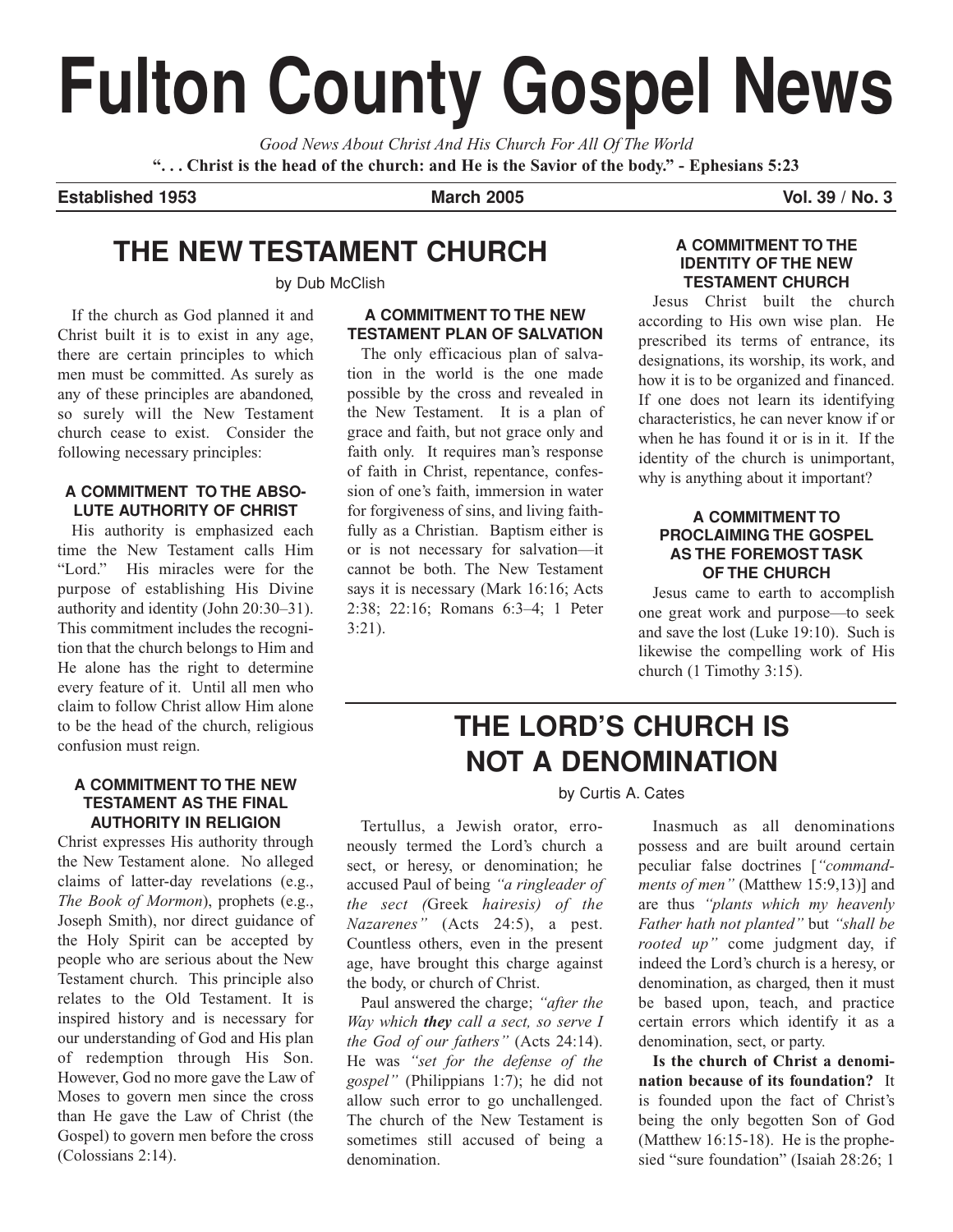#### **FULTON COUNTY GOSPEL NEWS** USPS Publication #211780

. . . is a Periodical publication issued monthly by the Church of Christ at Third and Bethel (P.O. Box 251), Mammoth Spring, AR 72554-0251. **POSTMASTER: Please mail all changes of address to the above address.**

**FCGN** is mailed free of charge to any who care to receive it. We will be happy to add any names to the regular mailing list. If you send in a name we must have a complete address, including number and street name, or R.R. or HCR number, plus box number, or a P.O. Box number and the **NINE DIGIT ZIP CODE**. This paper is supported by voluntary contributions for which we are grateful. Financial information will be furnished upon request. **Mail all address corrections or manuscripts to:**

#### **FULTON COUNTY GOSPEL NEWS** P.O. Box 251 Mammoth Spring, AR 72554

| Lee Moses $\dots\dots\dots\dots\dots\dots$ . EDITOR         |
|-------------------------------------------------------------|
|                                                             |
| E-Mail $\ldots \ldots \ldots \ldots$ cocfcgn@centurytel.net |

### *continued from page 1*

Peter 2:6-8) and the stone which the builders rejected (Acts 4:11). Sects are founded upon human beings.

**Is the church a denomination because of its builder?** The **Branch** would build the temple of the Lord (Zechariah 6:12; Isaiah 11:1,2; Jeremiah 23:5). The temple is the church of Christ (1 Corinthians 1:2; 3:16; 2 Corinthians 6:16). Christ built His church (Matthew 16:18; Ephesians 5:25), and He built only one (1 Corinthians 12:27; Ephesians 1:22; Colossians 1:18; Ephesians 4:3-6; 1 Corinthians 12:20). Christ is the only head. Sects are built by men, not by Christ.

**Is the church a denomination because of its time and place of establishment?** It was not built during Christ's personal ministry or during the time of John, for after John died (Matthew 14:10), Christ promised to build His church/kingdom (Matthew 16:18-19). It was built on Pentecost of Acts 2 (compare with Mark 9:1; Acts 1:8; 2:1-4,47). People were in the kingdom during the time of the apostles (Acts 20:28; Colossians 1:13; 1 Timothy 3:14,15; Hebrews 12:28;

Revelation 1:9). And, it was established in Jerusalem, as prophesied (Isaiah 2:1-4; Zechariah 1:16; 1 Timothy 3:15). The foundation was laid in Jerusalem (Isaiah 28:16). Sects are established at other times and in other places.

**Is the church a denomination because of its designation?** The church in the general sense (inclusive of all Christians) is called the church, kingdom, body of Christ, kingdom of God's dear Son, house of God, church of God, kingdom of heaven (Matthew 16:18,19; John 18:36; Colossians 1:13; 1 Corinthians 12:27; Ephesians 1:22; et al.). Mentioned in the local sense [individual congregations], it is called the church of God, churches of Christ, churches of God, churches (1 Corinthians 1:2; 11:16; 16:19; Romans 16:16; Galatians 1:2; Acts 9:31; 16:5; et al.). Sects most often wear designations unauthorized by the Bible.

**Is the church a denomination because of the name of her members?** Saints wear the new name, the everlasting name given in God's house (Isaiah 56:5; 62:2; 65:15). Given by God, it is the name Christian (Acts 11:26; 26:28; 1 Peter 4:16). Sects wear names which honor various creeds, acts of obedience, human beings, etc.

**Is the church a denomination because of its doctrine?** Her evangelists and members speak as the oracles of God (1 Peter 4:11; 2 Timothy 3:16,17; 1 Corinthians 14:37). Thus, they speak where the Bible speaks, and are silent where the Bible is silent. They do Bible things in Bible ways, and call Bible things by Bible names. They take great care not to deviate from the divine pattern (2 Timothy 1:13; 2 John 9-11; Revelation 22: 18,19). Sects *"teach for doctrines the commandments of men"* (Matthew 15:9).

**Is the church a denomination because of its worship?** Does it meet on the wrong day to partake of the Lord's Supper and give, as well as worshipping God in song, prayer and teaching? (Acts 2:42; 20:7; 1 Corinthians 16:1-2). It does not keep the so-called "Christian sabbath." One might just as well talk about "Christian animal sacrifices" or "Christian incense." The church worships God on other days also, but it especially meets on a certain designated day, the Lord's day, "the day the Lord hath made," when Christ became the head of the corner, the first day of the week, to perform those certain acts of worship mentioned above.

Does the church perform the wrong acts of worship, partaking of the unleavened bread and fruit of the vine on the Lord's Day, and not profaning the Lord's Supper with hot dogs and carbonated beverage, or partaking of it other than on each first day of the week? Or, is it wrong simply to sing as the gospel authorizes? The early church did not worship with mechanical accompaniment or with the sound of instruments (Ephesians 5:19; Colossians 3:16). Or, further, is the church denominational because she gives freewill offerings; not having bazaars and suppers, or stunts and gimmicks to raise money? Is she sectarian because she refuses to beg for listeners/viewers to send in support for radio/television programs? (1 Corinthians 16:1,2). Or, still further, is it wrong to study the Word, without addition, subtraction or substitution; without human philosophy or tradition? (1 Peter 4:11; 2 John 9-11). Or, even further, is it sectarian to pray directly to God through Christ, our mediator, without additional intercession of a "priest" or a "senior prayer partner confessor"?

Does the church sin by meeting in the assembly not for being entertained nor for seeing and being seen, but for the purpose of honoring and worshipping, praising God with the whole heart? (John 4:23,24). Sectarian worship is not identical to that of the New Testament.

**Is the church a denomination because of its work?** Called out of the world in *"one body"* (Colossians 3:15; 1 Peter 2:9), the church is saved to save others. It is *"created in Christ Jesus*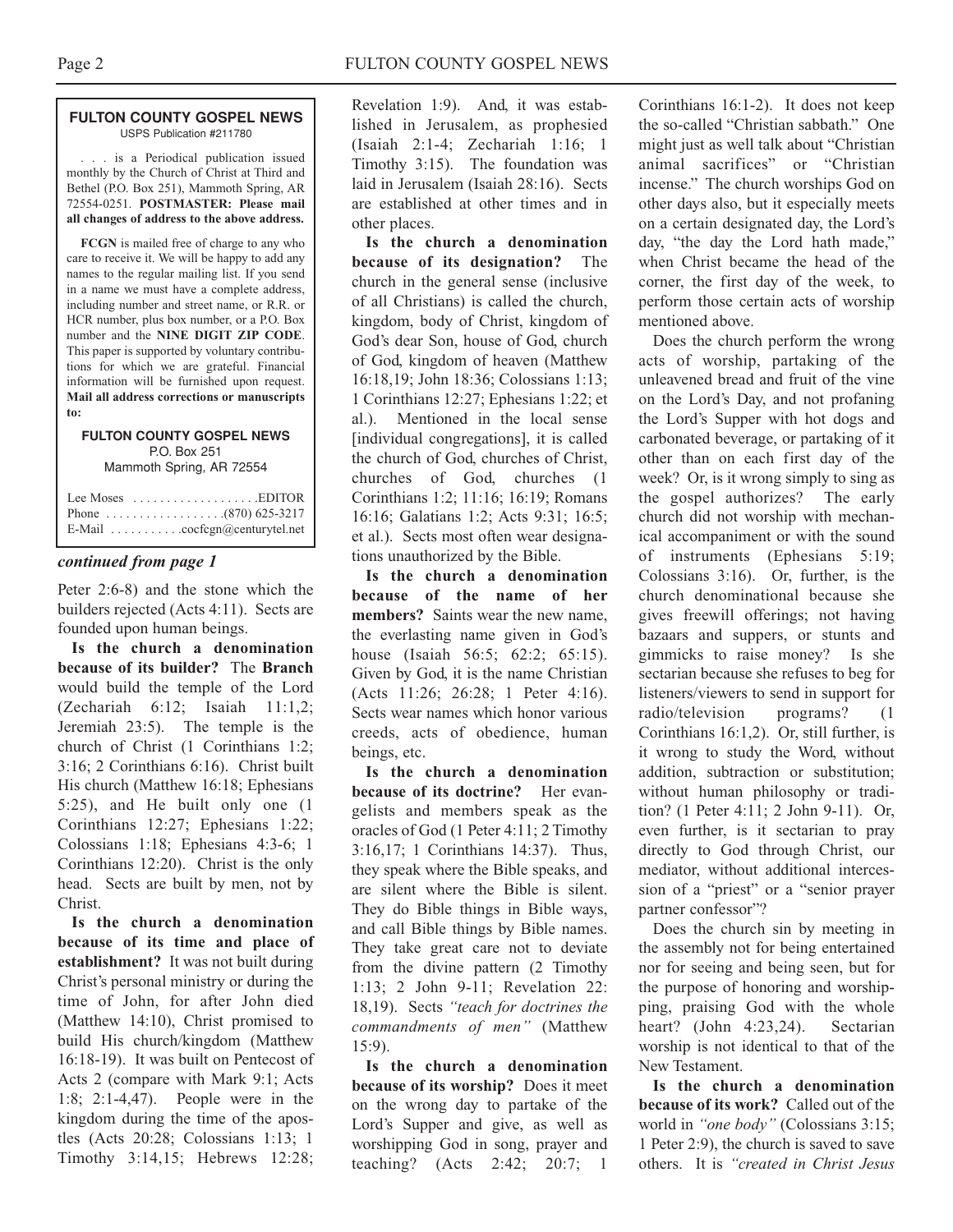*for good works"* (Ephesians 2:10) and always abounds in the *"work of the Lord"* (1 Corinthians 15:58). The work includes preaching the gospel (Matthew 28:19,20; Romans 1:14-16); living and supporting the truth financially (Romans 10:10-16; 1 Timothy 3:14-15); defending the gospel against error (Philippians 1:17; Jude 3); edifying the body of Christ (Ephesians 4:14-16); comforting the bereaved and encouraging the downtrodden (1 Thessalonians 4:13-17; Acts 16:40); supporting the needy (James 5:19,20). Sects have lost sight of the work of God's people, often substituting recreation and more. The mission of the church is the same that brought Christ to earth (Luke 19:10).

The New Testament church is not a sect, and it is a grievous sin to designate it thus.

## **THE CHURCH**

by Andrew Connally (1931-1992)

The church is not made up of people who believe they are better than others, but rather it is made up of those who realize that they should be better than they are and must continually strive to do better always.

The church is not made up of people who never make mistakes, but those who often acknowledge their mistakes and then forsake them. Never must we seek to justify them or continually make the same mistakes over and over again.

The church is not trying to withdraw from everyone, but rather to draw everyone into its fellowship and love who are willing to walk in the light where God the Father and Christ the Son are found.

The church is not trying to set up arbitrary rules to hinder anyone, but rather is trying to put real joy into every life it touches.

The church is not trying to make you feel ugly, but rather it is trying to instill the beauty of holiness in your life.

The church is not trying to separate you from your money, but rather is trying to keep your money from separating you from God.

The church is not trying to become the master of your life, but rather is trying to get you to master yourself.

The church is not trying to rob your life of priorities, but rather is trying to get you to put the priorities in the proper order.

# **WHY BECOME A MEMBER OF THE CHURCH OF CHRIST?**

Why should a person become a member of the church of Christ? I wish to offer several reasons. The Scriptures are found at the end of each reason. Therefore, please take full advantage of the reasons given by taking your Bible and looking up the references carefully.

- 1. Because it was founded by the Scriptural builder – Christ (Matthew 16:18).
- 2. Because it was founded on the Scriptural foundation (Matthew 16:18; 1 Corinthians 3:11; Ephesians 2:20).
- 3. Because it was founded at the Scriptural place – Jerusalem (Isaiah 2:2-3; Luke 24:46-49; Acts 2).
- 4. Because it was founded at the Scriptural time – Pentecost following the resurrection of Christ  $(Acts 2 - the church is used in the)$ present tense).
- 5. Because it has a Scriptural name (Matthew 16:18; Romans 16:16).
- 6. Because it is Scriptural in organization (Philippians 1:1).

### by Paul Sain

- 7. Because it has the Bible as its only creed (2 Timothy 3:16-17; 2 Peter 1:3).
- 8. Because it is undenominational (John 17:20-21).
- 9. Because it teaches and administers Scriptural baptism (Matthew 28:18-19; Acts 2:38; John 3:23; Romans 6:4). It is immersion (Acts 8:38).
- 10. Because it gives Scriptural answers to the question "What must I do to be saved?" (Acts 2:38; Mark 16:16; Acts 22:16).
- 11. Because of it Scriptural teaching and observance of the Lord's Supper (1 Corinthians 11:23-25; Acts 20:7; Acts 2:42).
- 12. Because it has Scriptural music in worship (Ephesians 5:19; Colossians 3:16).
- 13. Because salvation is in Christ's church (Acts 20:28; Ephesians 5:23; Colossians 1:18; Acts 2:47).

Friend, why not obey the simple gospel of Christ today? Sin condemns one's soul eternally—but God has given His son, making it possible for

sin to be removed through obedience to the Son's will for mankind today. But, all is in vain unless one obeys!

There are so many "religions"; it is confusing until one can objectively view the Bible. Upon looking to the Old Testament, we can see the kingdom (church) in prophecy: the Messiah would come, and details were given that man could identify Him. Then, in the life of Christ, the Son actually stated that some were hearing His voice who would not taste of death until the kingdom (church) came with power (Mark 9:1). Acts 2 records for us some of the events that took place on the day of Pentecost – the time when the Lord's church began.

We can become a member of that same church today—the one that Christ said He would build (Matthew 16:18) – the one that is found within the pages of the inspired Bible. By doing today what they did then, we can become today what they became then—just Christians!

If we can assist you in your obedience to Christ, please allow us to do so.